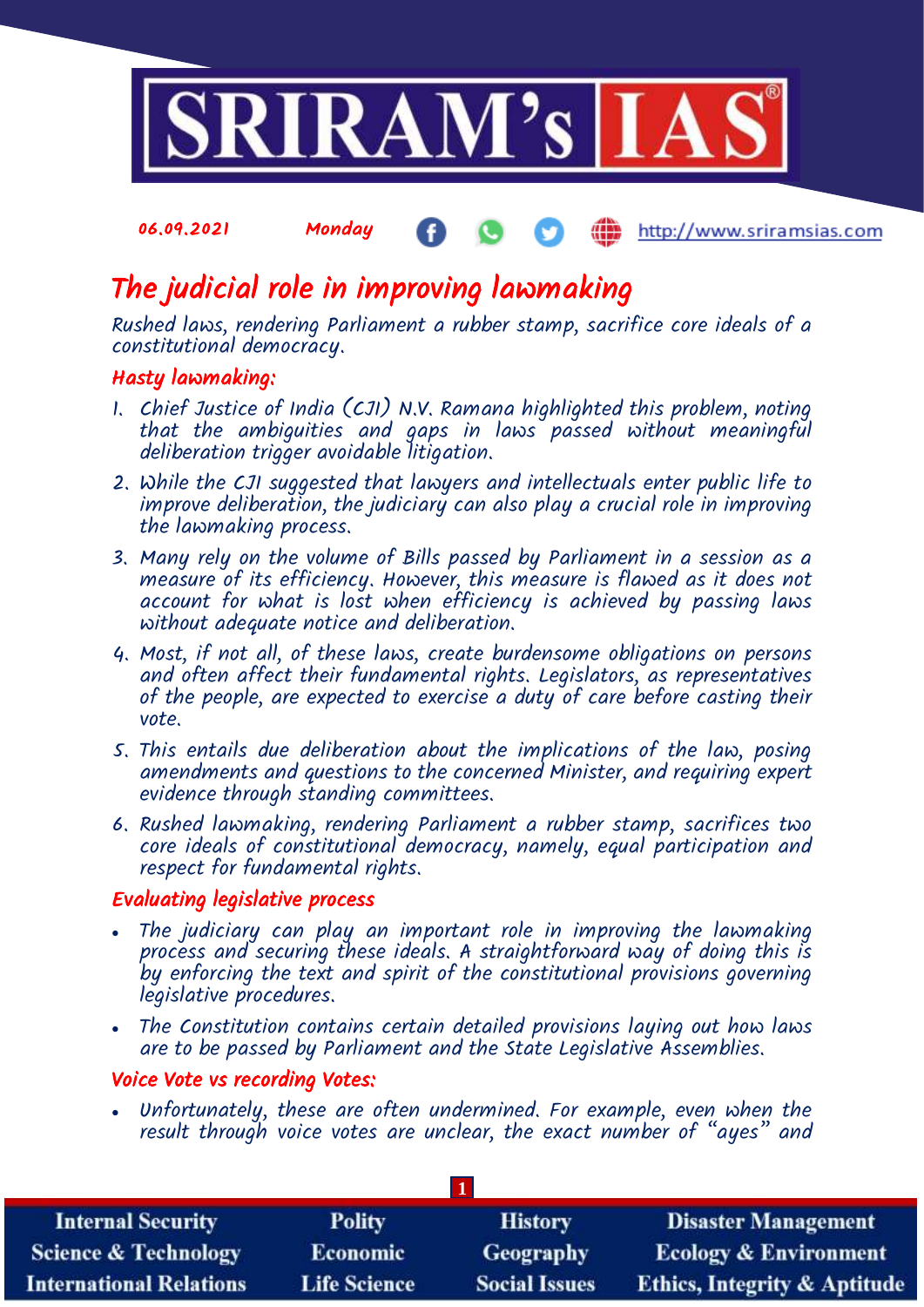

"nays" are not always counted, suggesting that Bills may be passed without securing the majority vote required under Article 100.

 This issue arose most recently when the controversial farm laws were reportedly rushed and passed by voice vote in the Rajya Sabha despite objections by Opposition members.

# Money Bill Bypass Route:

- Similarly, Bills are certified as Money Bills to bypass the Rajya Sabha even where they do not meet the specific description of Money Bills provided under Article 110.
- There are seven areas that can be governed through the enactment of Money Bills, including the imposition of the tax, the regulation of borrowing and appropriation of money out of the Consolidated Fund of India.
- In the Aadhaar case, the Supreme Court, to an extent, recognised its power to check whether such procedural provisions had been complied with. However, these provision's will only be taken seriously if the judiciary addresses their violations in a timely manner.
- The longer a challenge is pending, the more ground the State has to argue that rights and obligations created under the law should not be disturbed for a "mere" procedural violation.

# Judicial Review crucial for responsible inclusive law making

- In exercising judicial review, the court's role is to call on the State to provide justifications explaining why the law is reasonable and, therefore, valid.
- The judiciary can also make deliberation a factor in choosing whether to employ the doctrine of "presumption of constitutionality". This doctrine requires the court to exercise restraint and defer to legislative judgments on the reasonableness of a law. It is rooted in the fiction that the legislature is a widely representative, deliberative organ, and thus "understands and correctly appreciates the needs of its own people".
- When laws are passed without deliberation and without examination of the empirical basis on which they are premised, the State usually finds it more difficult to explain why such laws constitute a reasonable restriction on rights and, therefore, heavily relies on the doctrine of presumption of constitutionality to resist close judicial scrutiny.
- By extending this doctrine to such laws, the judiciary undermines the guarantee of judicial review provided to protect fundamental rights.

| <b>Internal Security</b>        | <b>Polity</b>       | <b>History</b>       | <b>Disaster Management</b>              |
|---------------------------------|---------------------|----------------------|-----------------------------------------|
| <b>Science &amp; Technology</b> | <b>Economic</b>     | Geography            | <b>Ecology &amp; Environment</b>        |
| <b>International Relations</b>  | <b>Life Science</b> | <b>Social Issues</b> | <b>Ethics, Integrity &amp; Aptitude</b> |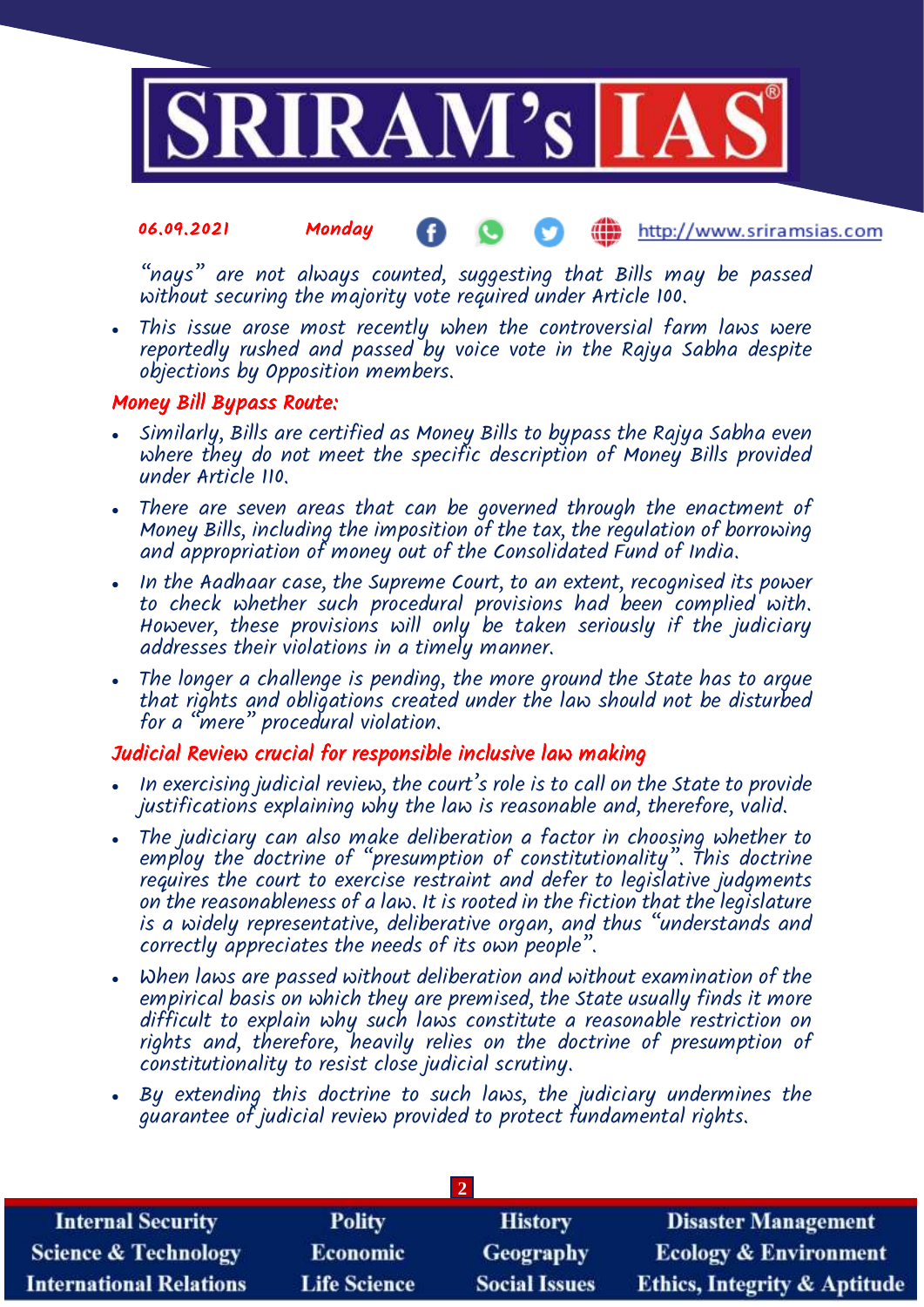

 Instead, if the judiciary confines the doctrine only to cases where the State shows that laws and their consequences were carefully deliberated in Parliament, the judiciary can encourage legislative bodies to ensure a deliberative lawmaking process.

# Remedying dysfunction

- 1. The CJI's suggestion that the legislature is reformed from within is admittedly the ideal solution to remedying legislative dysfunction without raising concerns of separation of powers.
- 2. However, legislative majorities have little incentive to cooperate for such reform, and significant public mobilisation on the issue would be necessary to change this.
- 3. Against this backdrop, the judiciary can and should employ the tools available to it to nudge legislative bodies to improve their lawmaking processes. I
- 4. n fact, striking down laws on procedural grounds also mitigates concerns of separation of powers in certain respects. Unlike review on purely substantive grounds, it does not foreclose legislative bodies from relegislating the issue and ensuring that the procedural defects in the law are rectified and the law is properly deliberated in Parliament.

The Indian judiciary has often demonstrated that it is possible to enrich democracy by addressing dysfunctions in other institutions. By adopting a swift and systematic approach to reviewing the legislative process, the judiciary can help restore faith in the 'temples of democracy' and push us toward the culture of justification the Constitution sought to create.

# Recalibrating Affirmative action: Need a caste census

It would provide up-to-date data to calibrate reservation, but threaten social justice claims of a caste-conscious compensatory discrimination regime.

# Challenges to affirmative action policy:

1. First, the 50 per cent limit on caste-based quotas, propounded by the judiciary, imposes a serious limitation on states' power to expand the

| <b>Internal Security</b>        | <b>Polity</b>       | <b>History</b>       | <b>Disaster Management</b>              |
|---------------------------------|---------------------|----------------------|-----------------------------------------|
| <b>Science &amp; Technology</b> | <b>Economic</b>     | <b>Geography</b>     | <b>Ecology &amp; Environment</b>        |
| <b>International Relations</b>  | <b>Life Science</b> | <b>Social Issues</b> | <b>Ethics, Integrity &amp; Aptitude</b> |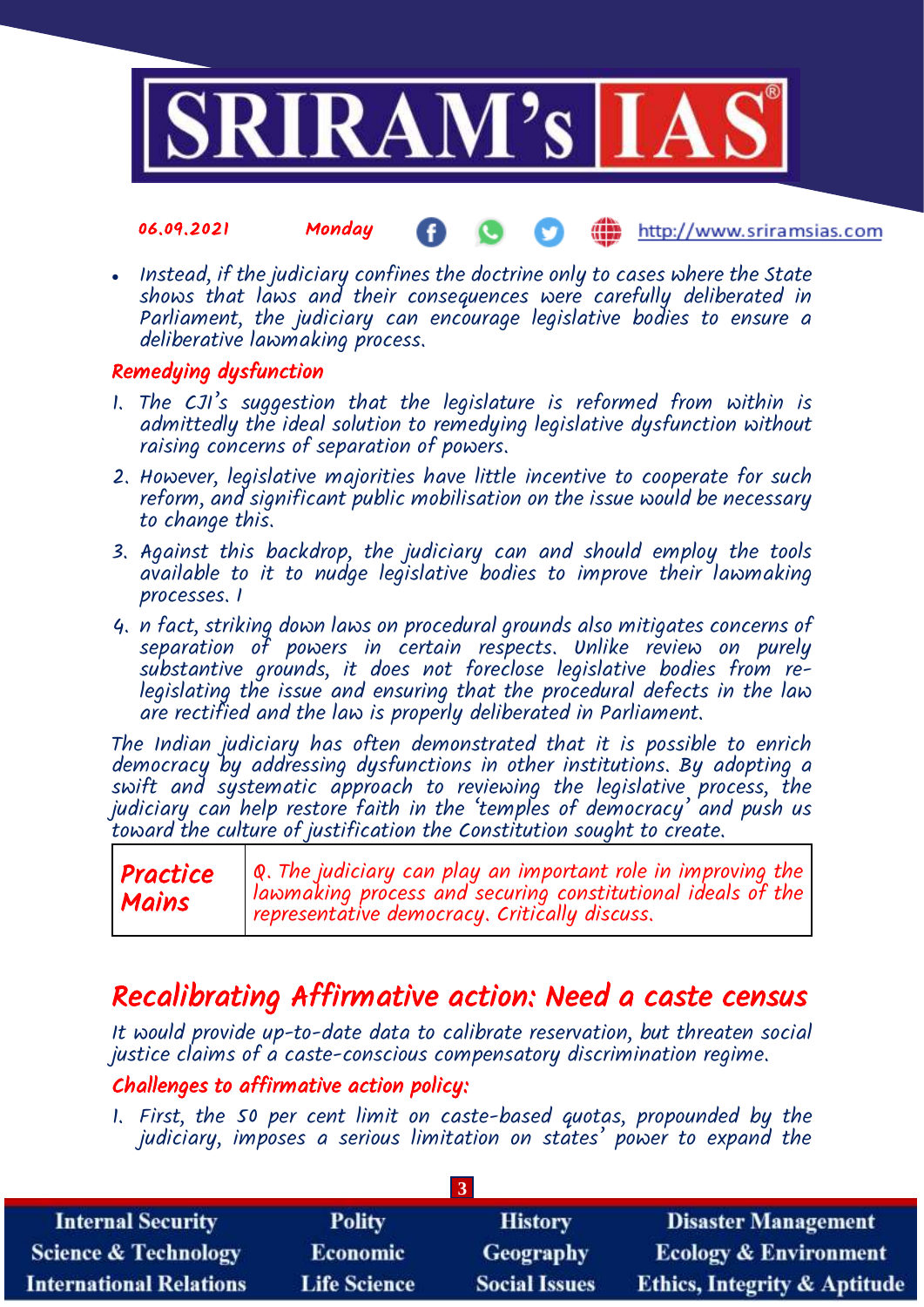

composition of backward class beneficiaries. In most states, the existing quotas for SC, ST, OBC and SBC already breach this benchmark.

- 2. The government's inertia regarding the expansion of the quotas raises questions about its pro-OBC credentials, as OBC reservations remain underimplemented in central services (where the representation of the OBCs was below 22 per cent in 2016), and unimplemented in many central universities (where 47 per cent of the posts reserved for OBCs were vacant in 2017).
- 3. The erosion of the public sector has resulted in a steady decrease in the number of jobs occupied by Dalits in the reservations framework. For instance, the number of civil service candidates shortlisted by the UPSC dropped by almost 40 per cent between 2014 and 2018, from  $1,236$  to 759.
- 4. This evolution was primarily due to old trends like the rise of vacancies and the privatisation of Public Sectors Undertakings. As a result, between 2011- 12 and 2017-18, due to the fall in employment of 2.2 lakh jobs in Central Public Sector Enterprises, the reduction in employment of SCs amounted to 33,000 jobs.

### Caste Census: Rationale

- 1. The census data would provide up-to-date evidence that would help analyse the accomplishments as well as the limitations of reservation policies. It would showcase the magnitude of the gap between economic and social capital acquisition within and between the general category as well as the reserved sections.
- 2. The census would also be instrumental in revising the benchmark for social, economic and educational backwardness. The absence of information about the general category's material attainments and accumulation does not permit a measure of social disadvantage.
- 3. This is particularly problematic in today's India where social progress, achievement and mobility are determined more than before by access to corporate capital and English proficiency.

# Significance of data:

- 1. The caste census would also provide much-needed rigour to the findings and recommendations of Union and state-level backward caste commissions.
- 2. This is imperative because their recommendations are often declared "unreasona<sup>'</sup>ble" and "arbitrary" by the judiciary – like in the case of

| <b>Internal Security</b>        | <b>Polity</b>       | <b>History</b>       | <b>Disaster Management</b>              |
|---------------------------------|---------------------|----------------------|-----------------------------------------|
| <b>Science &amp; Technology</b> | <b>Economic</b>     | Geography            | <b>Ecology &amp; Environment</b>        |
| <b>International Relations</b>  | <b>Life Science</b> | <b>Social Issues</b> | <b>Ethics, Integrity &amp; Aptitude</b> |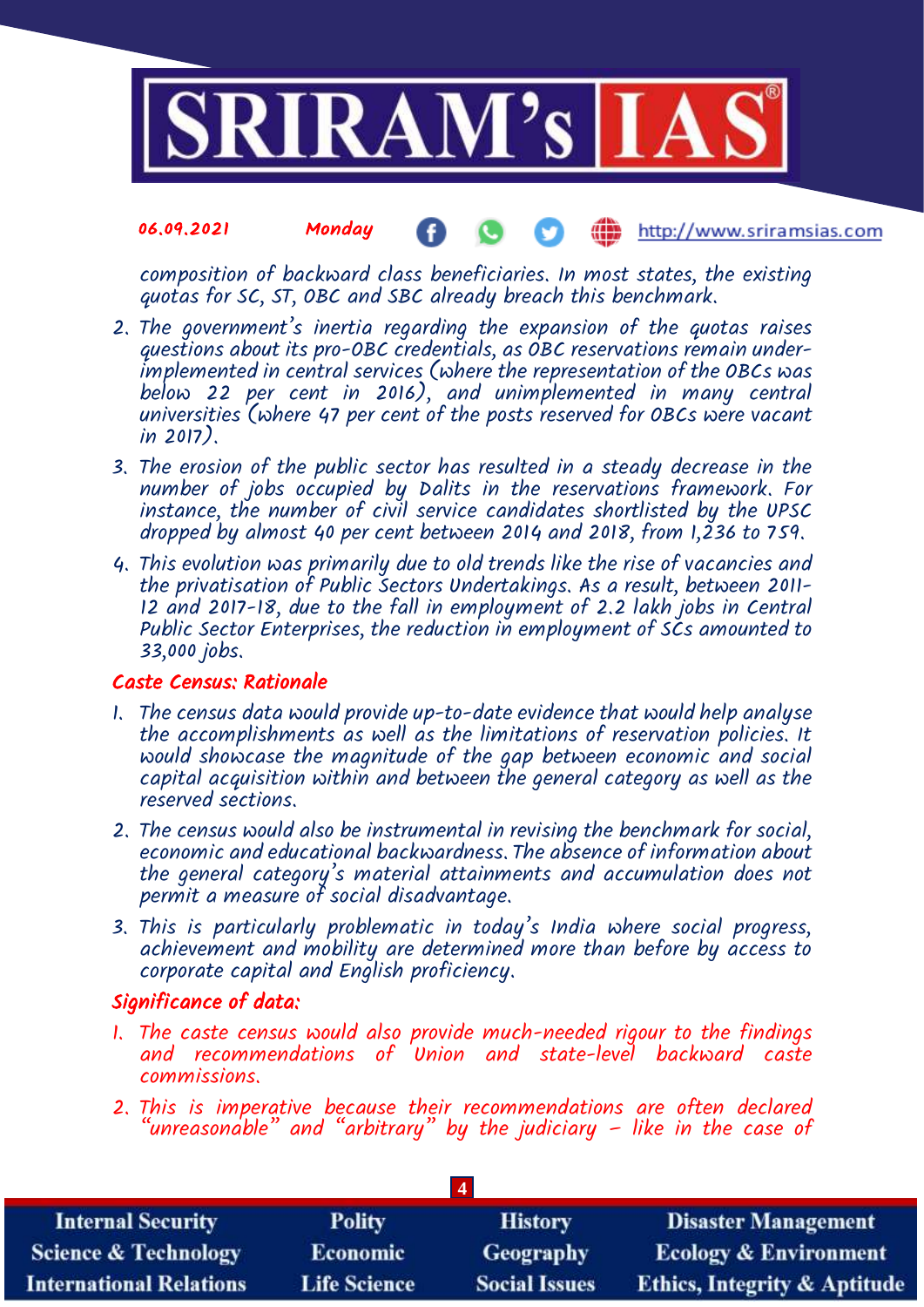

Justice Gaikwad Commission that proposed granting of SEBC quota to the Maratha community.

- 3. The Commission's findings on the lack of educational attainments amongst Marathas were clouded by the fact that Marathas were socially dominant.
- 4. This decadal data can illuminate the precise dynamics of social and market-driven processes of converting caste-based social capital to economic and in turn educational and professional progress.
- 5. It would also provide insights on the emerging axis of marginalization and backwardness in the privatizing economy.

# Apex call for data:

- 1. A caste census would also facilitate compliance with recent court decisions. The Supreme Court, in Chebrolu L Prasad v State of AP (2020), directed the Centre to periodically revise the list of reservation beneficiaries based on sound sociological evidence.
- 2. Another 2020 decision, Davinder Singh v State of Punjab has opened the question of sub-classification within the SC category, thus raising the need for credible data on internal differentiation and sophisticated educational and occupational profiles.

# The modern teacher's challenge

To stay true to S Radhakrishnan's vision in the information age, a teacher must endeavour to help students sift facts from false news, and constantly update her skills and knowledge.

### Role in transforming education:

- 1. One of Radhakrishnan's prominent interventions in public life, before he became the vice-president, was to suggest improvements in the country's university system. The Radhakrishnan Commission Report was independent of India's first evaluation of the university system.
- 2. Re-inventing the role of the teacher, in the spirit of the educatorstateman's vision, has been a constant imperative  $-$  though not always appreciated.
- 3. It has deviated badly from Radhakrishnan's vision The corruption in this sector, the role of money in teacher recruitment, promotion, transfer and research supervisors accepting favours from scholars would have shocked the educator statesman.

| <b>Internal Security</b>        | <b>Polity</b>       | <b>History</b>       | <b>Disaster Management</b>              |
|---------------------------------|---------------------|----------------------|-----------------------------------------|
| <b>Science &amp; Technology</b> | <b>Economic</b>     | Geography            | <b>Ecology &amp; Environment</b>        |
| <b>International Relations</b>  | <b>Life Science</b> | <b>Social Issues</b> | <b>Ethics, Integrity &amp; Aptitude</b> |